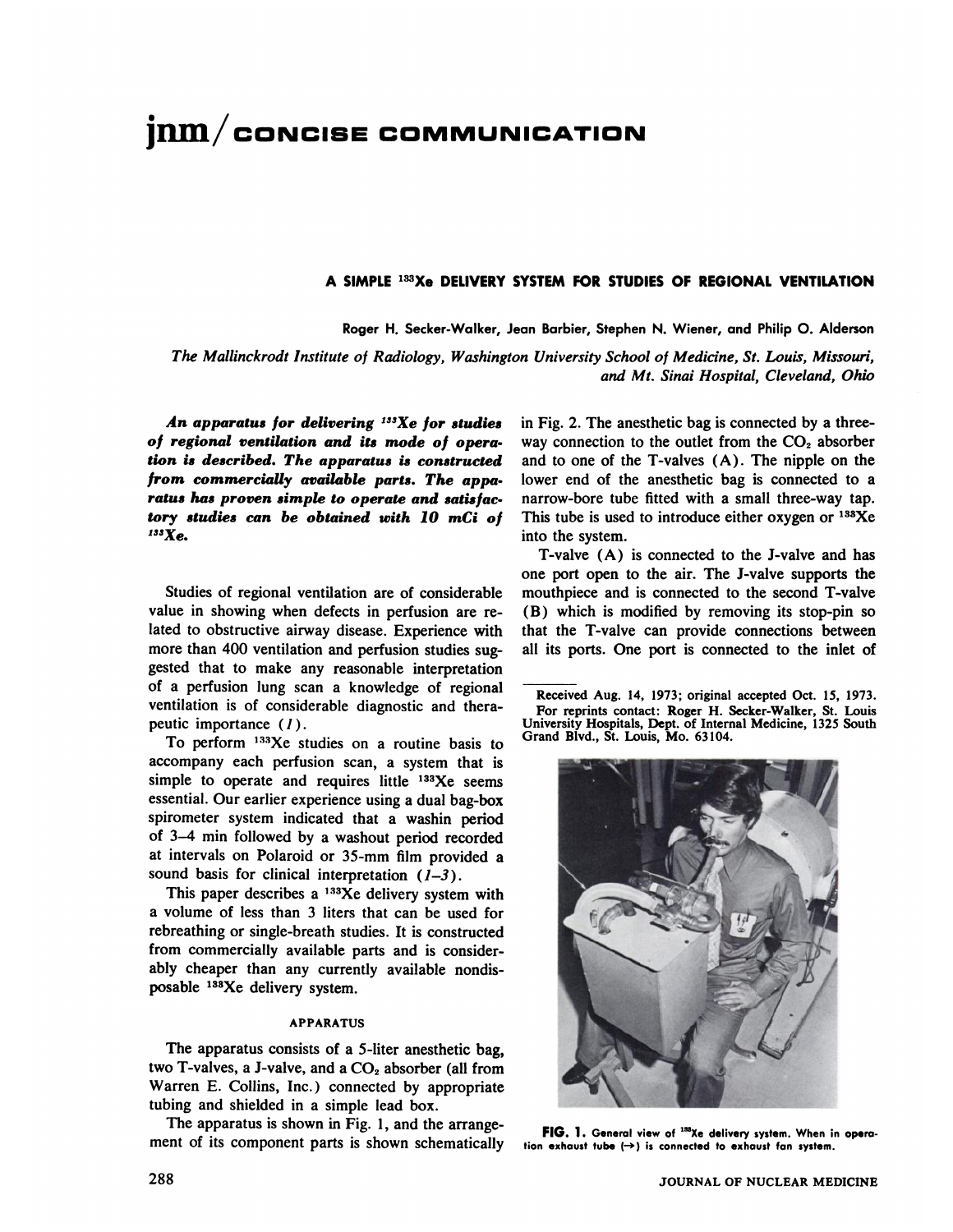

FIG. 2. Schematic diagram of <sup>133</sup>Xe delivery system. Parts and **mode of operation are described in text.**

the CO, absorber, and the other leads to the exhaust system.

The anesthetic bag and CO<sub>2</sub> absorber are housed in a lead-shielded box 24  $\times$  32  $\times$  40 cm high, the shielding being 3.2 mm thick on the side that faces the gamma camera and 1.6 mm thick on the other five sides. Inspection of the contents can be made through a removable partition in the top. The ap paratus is supported on a mobile adjustable stand and weighs less than 100 lb.

#### OPERATION OF APPARATUS

**Rebreathing studies. The patient is seated with** his back to the gamma camera and is made familiar with the mouthpiece and nose clip. T-valve  $(A)$  is turned to allow air to enter while T-valve (B) is connected to the exhaust system. One and one-half liters of oxygen and 10 mCi of 133Xe are introduced into the anesthetic bag followed by another 0.5 liters of oxygen. T-valves (A) and (B) are then turned to close the circuit for washin. Rebreathing is carried out for 3—4mm. If a longer washin period is required, oxygen should be added slowly to the anesthetic bag at 150–200 ml/min.

For the washout procedure T-valves (A) and (B) are turned to their original positions. After the wash out is complete, 133Xe is removed from the apparatus by setting T-valve (A) for washin and T-valve (B) to connect all three ports and flushing the apparatus with air or oxygen.

Perfusion studies. After the <sup>133</sup>Xe in saline has been given intravenously the expired gas can be re breathed. The apparatus then requires no priming with <sup>133</sup>Xe although 2 liters of oxygen must be added to the anesthetic bag.

Single-breath studies. A larger volume of oxygen, and hence more <sup>133</sup>Xe, should be added to the anesthetic bag so that up to 5 liters can be inhaled.





FIG. 3. (A) Xenon-133 ventilation study showing image of **washin (400,000 counts) and selected images at1.0, 5.0, and 10.0** min during washout from patient aged 14 with Kartagener's syn**drome. Failure to fIll lower zones during washin (top left) and de layed clearance from same regions are readily apparent. (B) Per fusion scan (anterior, posterior and right and leftlateral views) showing dextrocardia and diminished perfusion in regions ofab normal ventilation.**

#### COMMENT

The system has proved simple to operate. Images of the washin procedure accumulate 400,000—500,000 counts in  $3-4$  min using a 10 mCi dose of  $133$ Xe. Serial images of the washout procedure provide good evidence of regions of impaired clearance when these are present (Fig. 3). The shielding is sufficiently thick so that no activity from the <sup>133</sup>Xe in the apparatus is recorded by the gamma camera. A study can be completed in 6 min if ventilation is normal but can be prolonged for 15 or more minutes de pending on the length of the washout procedure.

The apparatus was deliberately designed without a spirometer because in everyday practice little, if any, clinically useful information is gained from knowing tidal volume and respiratory frequency. However, should such information be required, the